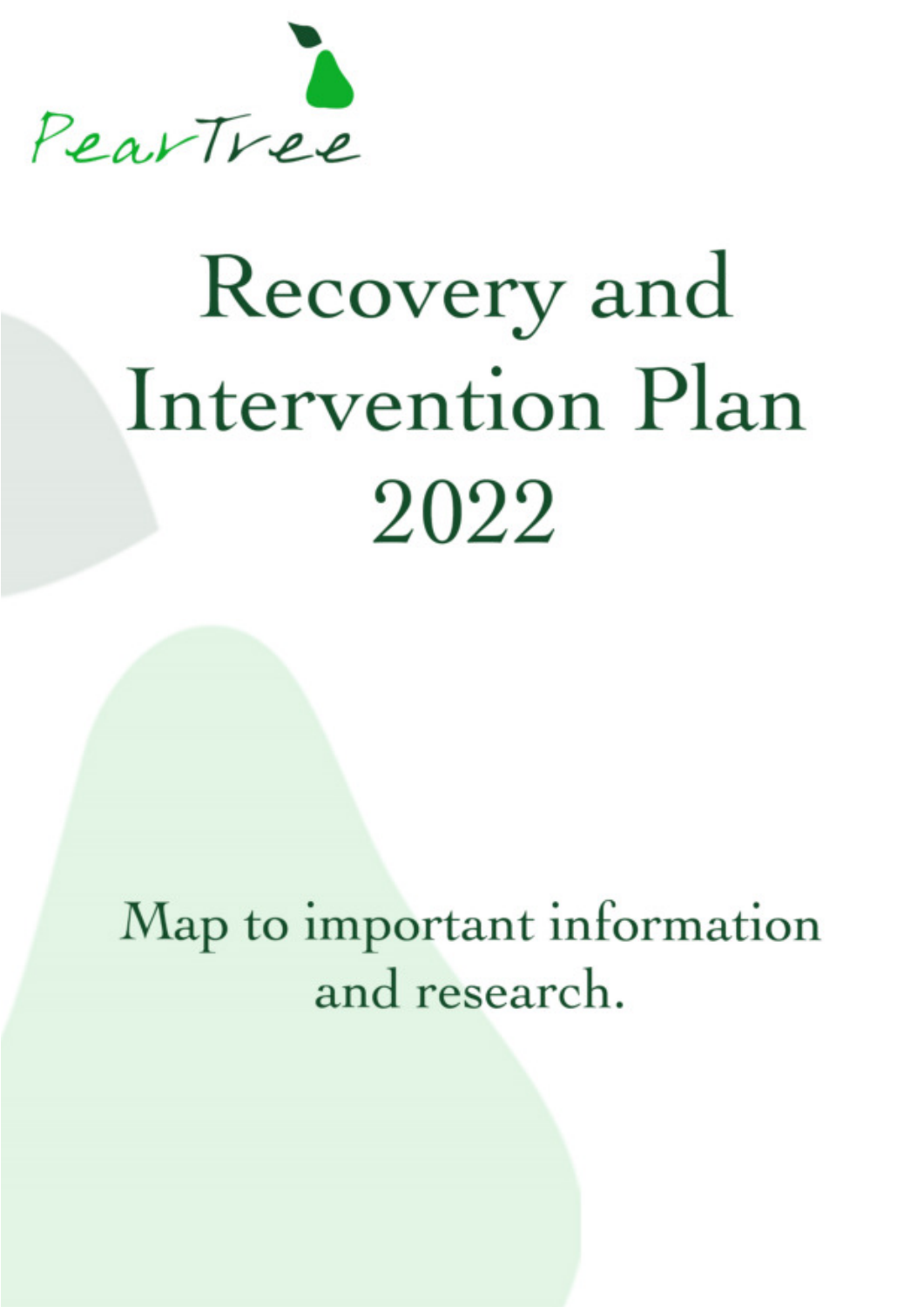#### **RECOVERY AND INTERVENTION PLAN 2022.**

## **MAP TO IMPORTANT INFORMATION AND RESEARCH.**

"If I had more time, I would have written you a shorter note." Mark Twain.

The above quote explains how having more information should result in communicating more concisely.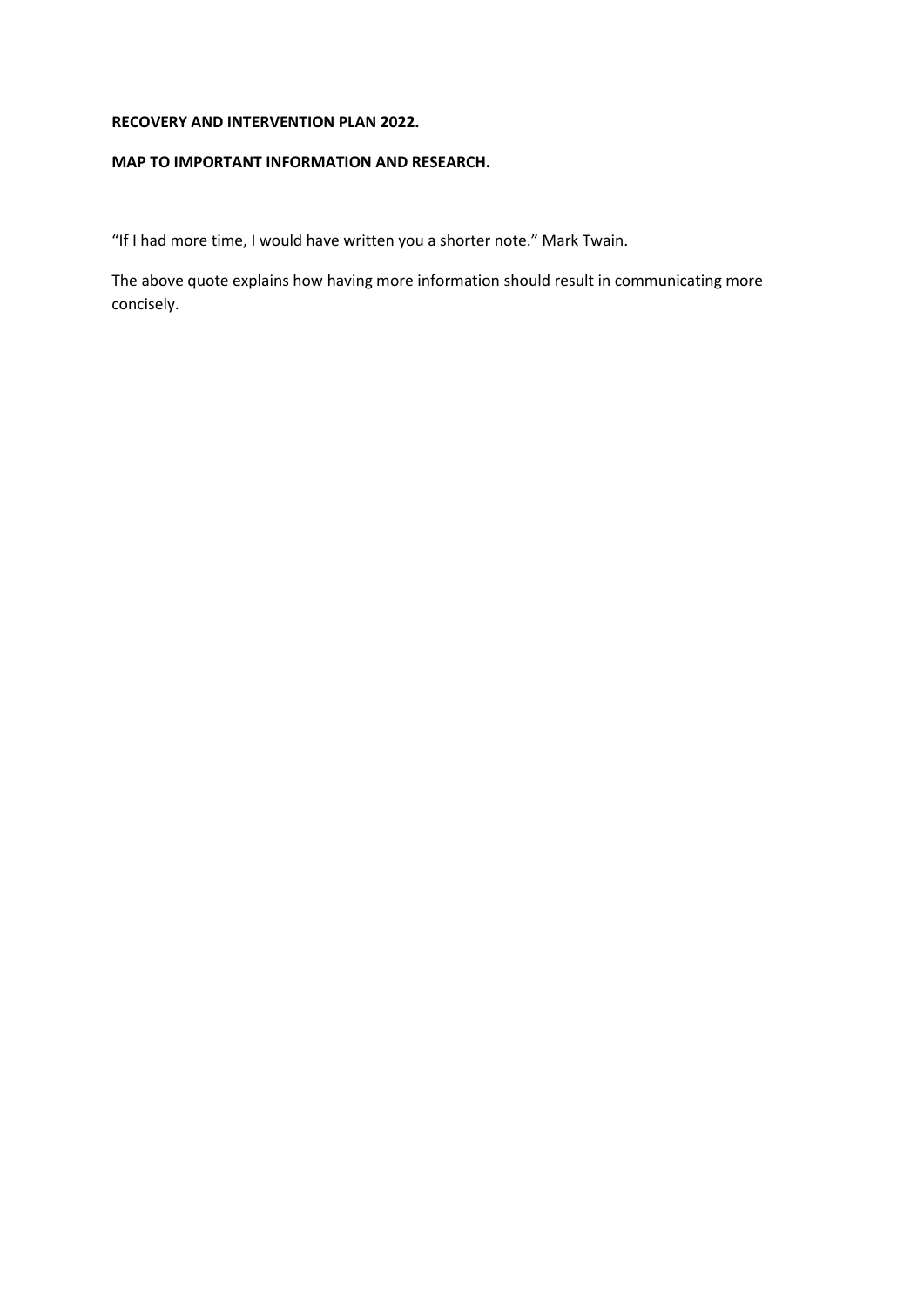## **Introduction.**

Providing care and education to children is a challenge. Looking after children in residential care and education who present safeguarding concerns to other children is perhaps the greatest of challenges.

From the beginning, Pear Tree has strived to be at the forefront of providing a service that was prepared to embrace different ideas and methodologies to ensure the children in our care had the best opportunities to help them become the best they could be. Being a good person is at the top of the agenda, to break the cycle of abuse.

Whilst this area of professional work is often complex, it can also be very simple. As I reflect on my experiences in this area since Pear Tree's formation in 1990, I find I am sending the same message but in many different ways. The Pear Tree journey can be tracked by reading the documents produced throughout its time.

In this document I intend to be as concise as possible and use this opportunity to guide any interested party to the information that I have written over time. It includes contemporary research and importantly to most it is relevant and concise in the areas discussed. As Head of Service, it is my task to find information that is helpful to our organisation and bring these different ideas and perspectives together in a process called 'theory knitting'.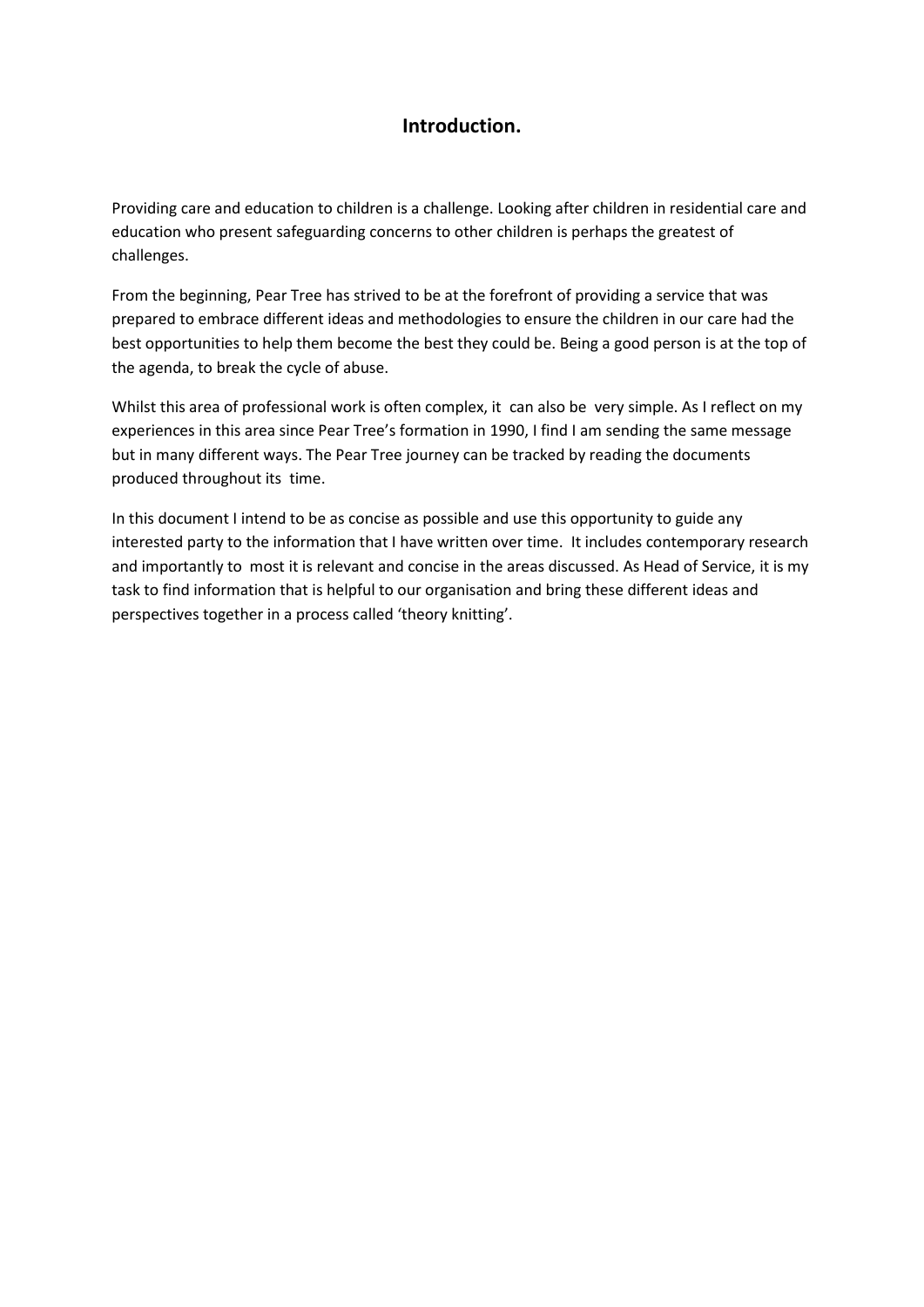# **Background.**

The children looked after in Pear Tree have all suffered what is politely referred to as adverse childhood experiences. This means their life experiences to date have had a negative impact on their development. As such our aspiration is to give them the opportunity to encounter a positive functioning developmental pathway.

They have, in common, experienced an environment that shares the following qualities.

Inadequate boundaries in general.

Inadequate parental boundaries and a parental inability to protect.

Inadequate sexual boundaries within the family.

A combination of emotional, physical and sexual abuse, sometimes all three.

As a result, they have experienced emotional poverty. Financial poverty brings hardship, emotional poverty and the factors above bring psychological damage.

Whilst the impact of their experiences can vary significantly, the fact they have been removed from home, in many cases experiencing breakdowns of subsequent placements, means they have experienced secondary trauma on top of the initial concerns. It should therefore, be of no surprise that their behaviour reflects their experiences to date. Many children suffer anxiety that can manifest itself in many different ways, often with challenging behaviour. Many are described as having attachment issues when it is actually a desperate need to be attached to someone who is not there, which is the issue. Emotionally confused and attention needy is often a common factor. As they enter adolescence and encounter hormonal influences, again it should not be a surprise that they don't have the skill set or underpinning knowledge to manage them. This is on top of premature sexual experiences where they have been exposed to negative role models, who have at best facilitated an inappropriate imprint of sexual behaviour, as the first time you learn anything impacts on the way you perceive this and is carved into your memory.

This complex situation requires a clear and simple action plan which, in its big picture form, is the following plan.

The big picture plan – Corporate Strategy

The Recovery and Intervention Plan 2022 is at the heart of everything we do and all that we hope to achieve. It can be broken down into three stages.

Intent.

Implementation.

Impact.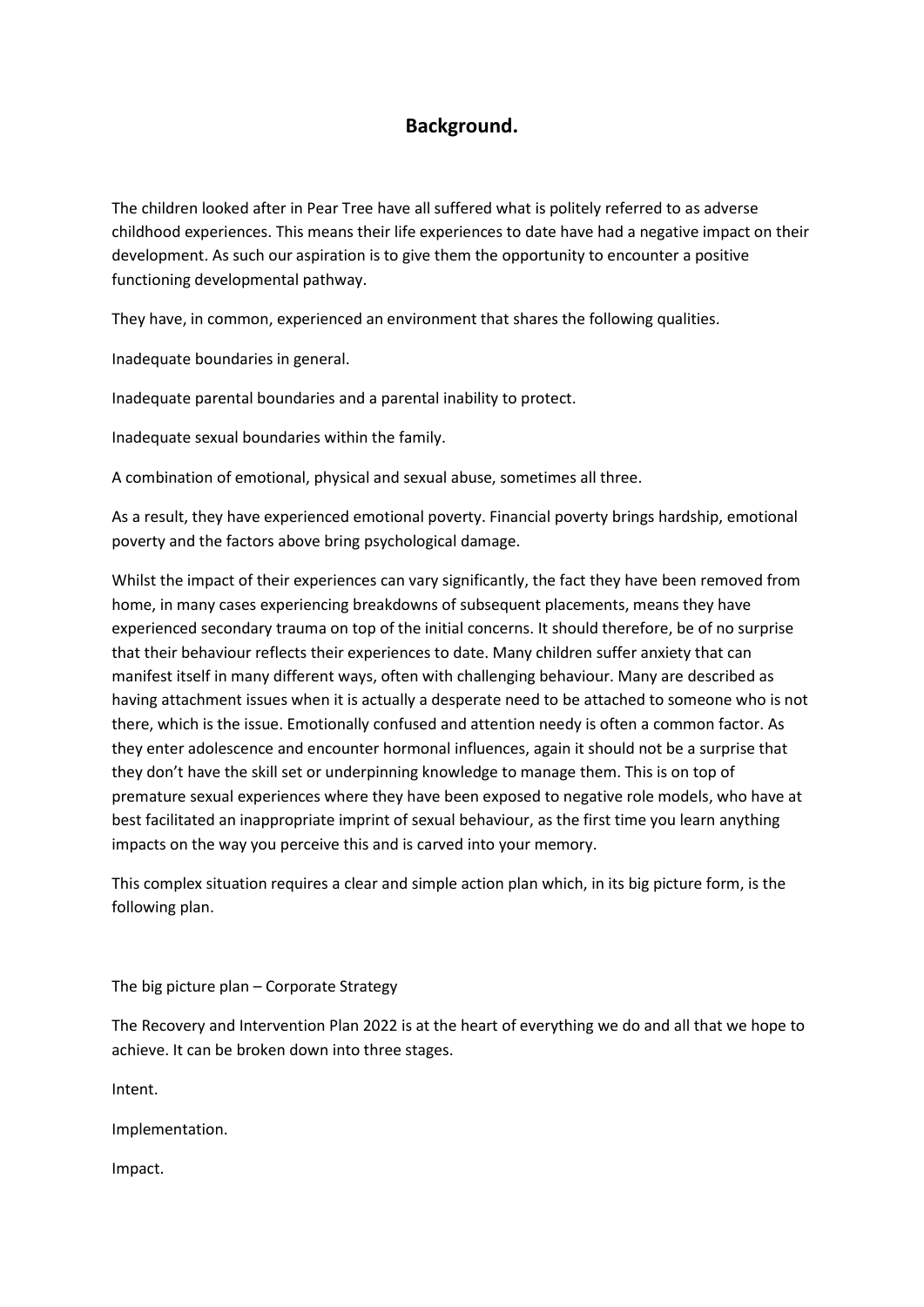It is important to recognise that this process needs to be in sequential order. It is essential to give children time to be comfortable with the stage they are at and have each stage embedded before moving on to the next stage. Consequently, it is necessary to organise lessons and activity plans having regard to this.

As many of our children come from deprived backgrounds it should not be a surprise that they have missed out on the positive functioning developmental pathway. They have been unable to meet developmental stages that are necessary for the brain to grow and have not been encouraged to learn or embrace new positive experiences.

Children who have suffered adverse childhood experiences are fearful of the unknown and resistant to learning. Subsequently they develop all kinds of avoidance strategies, many of which go unrecognised by the support teams around them. To establish a foundation to work on we find it really important to allow children the time to go back and address these issues. In particular those around avoidance strategies and sequential learning, both at home and at school. (Early Years Curriculum Published 19/01/2021 philriozzi.co.uk)

## **INTENT.**

It is our intention to provide a holistic package of care and education for children placed in our residential homes on a long term basis. This will allow them the opportunity to recover from their adverse childhood experiences, learn from their mistakes and reach their full potential, emotionally, practically and academically.

To achieve this, we use the following methodology.

**Environment** – We offer a therapeutic environment which is of great importance and is supported by the most up to date research.

These areas are explained in the following documents:

- In Search of Utopia;
- How to Create a Therapeutic Environment;
- Secure Base Model

**Values** – How teachers, instructors, carers and children live together.

These areas are explained in the following documents:

- The Importance of Values;
- A Therapeutic Approach to Helping Children and Young People Recover from Trauma and Abuse
- Helping Children Learn Values Through Activities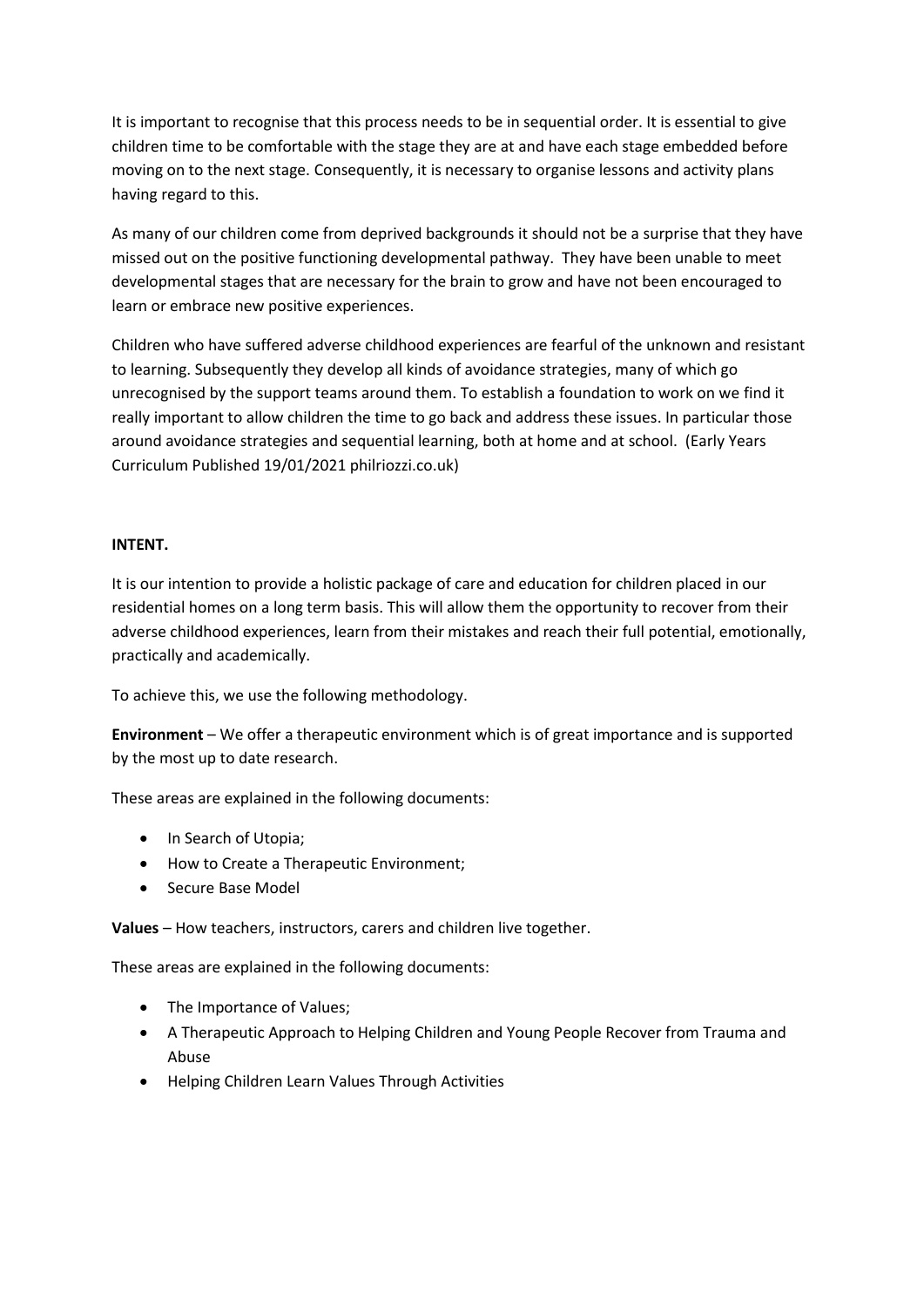**Education - Training - Activities**. These areas are explained in the following documents:

- Helping Children Learn Values Through Activities
- A Therapeutic Approach to Helping Children and Young People Recover from Trauma and Abuse
- Pear Tree School Prospectus
- Pear Tree School Curriculum
- Personal Holistic Competence Assessments, Assessing Soft Skill and Values

## **IMPLEMENTATION.**

**Protect-** Children only make progress if they feel really safe and protected from harm. Safe from their past lives, safe from any threat including other children, their community at home or in school or in the broader community. It is often the area of protection that is misunderstood. The 'Pear Tree bubble' is a term often used by critics who feel we strive to keep children in our care, away from the 'normal kids in care' type of environment and opportunities. The Pear Tree programmes bring children and young people into a variety of environments at different stages and in contact with people from all walks of life. The methodology is based on a lifelong learning process and has embraced cognitive diversity. That's not a bubble! Critics fail to recognise the importance of protecting the children in our care from dysfunctional and negative behaviour wherever this may be. Just because a lot of people do something, it doesn't make it normal or acceptable and certainly not to be promoted. The factors that contribute to the cause of a problem can rarely be part of its solution. As a result, it's my belief that a justifiable counter criticism is that those who think of the 'Pear Tree bubble' in a negative context are themselves in a negative bubble. They have lost sight of what is positive functioning behaviour and have fallen into the trap of thinking life in care and all that usually goes with it is 'normal'.

Over the years we have learned at first hand, the value of an initial intense level of protection which is then reduced over time. Not dissimilar to a vaccine that presents strong protection initially then wains in efficacy over time. The art is to get the process to correlate with the individuals needs at the right time, whilst in a group living situation. Every child is different and some need protecting from harmful behaviours and influences, for longer than others. (This is our first task, caring for our children, if we don't get that right, we don't get anything right. That's how, as a society, we will be judged. - Barack Obama 16/12/2012. After the Sandy-Hook shooting.

Information on how to protect children is set out in the following documents.

- Child Protection policies within Guidance and Good Practice
- Managing Harmful Sexual Behaviour in School and at Home.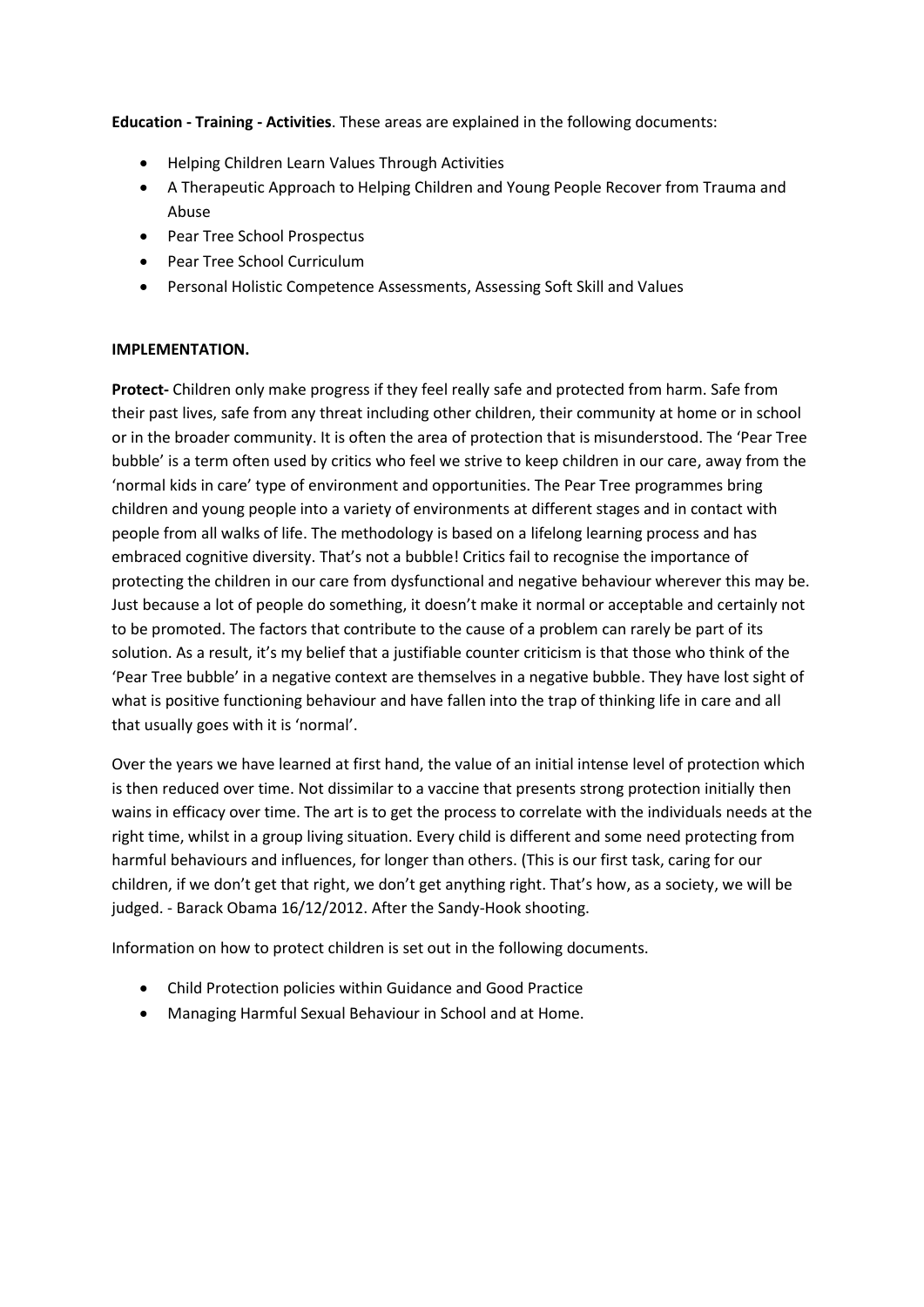**Engage -** The way in which employed staff interact with the children in our care and offer role model leadership to small groups of children or on a one-to-one basis.

These areas are explained in the following documents:

- Role of Responsible Carer, Guidance and Good Practice
- A Therapeutic Approach to Helping Children and Young People Recover from Trauma and Abuse.
- In Search of Utopia, How to Create a Therapeutic Environment

**Occupy -** Providing experiences from which children can learn. These areas are explained in the following documents:

- The Value of Activities
- Pear Tree School Curriculum

**Relate** - As a result of the above, the development of a therapeutic relationship which then aides effective teaching and learning. Secure base model.

**Influence -** As a result of all of the above in the correct sequence, there will be a successful therapeutic relationship, the outcome will be that of a positive influence to the child and increased learning.

## **IMPACT.**

**Inspire -** The need to create an environment where children are excited to be involved in their education and look forward to the next lesson or event. Where they can make a direct connection between the task or activity and their future, both immediate i.e. whilst in school as to what they can do next and their long-term aspirations. (Inspiration leads to aspiration, HM Queen Elizabeth II.)

These areas are explained in the following documents:

- In Search of Utopia, How to Create a Therapeutic Environment
- Pear Tree School Prospectus
- Pear Tree School Curriculum

**Motivate** - Only if a child is inspired will they be motivated to learn more.

**Educate** - Only when children want to learn, do they actually make worthwhile progress. There is no such thing as teaching, only learning. It's the job of the teacher to create an environment where learning can occur. (Monty Roberts, Horse Sense for People.)

These areas are explained in the following documents:

- In Search of Utopia, How to Create a Therapeutic Environment.
- Pear Tree School Prospectus
- Pear Tree School Curriculum